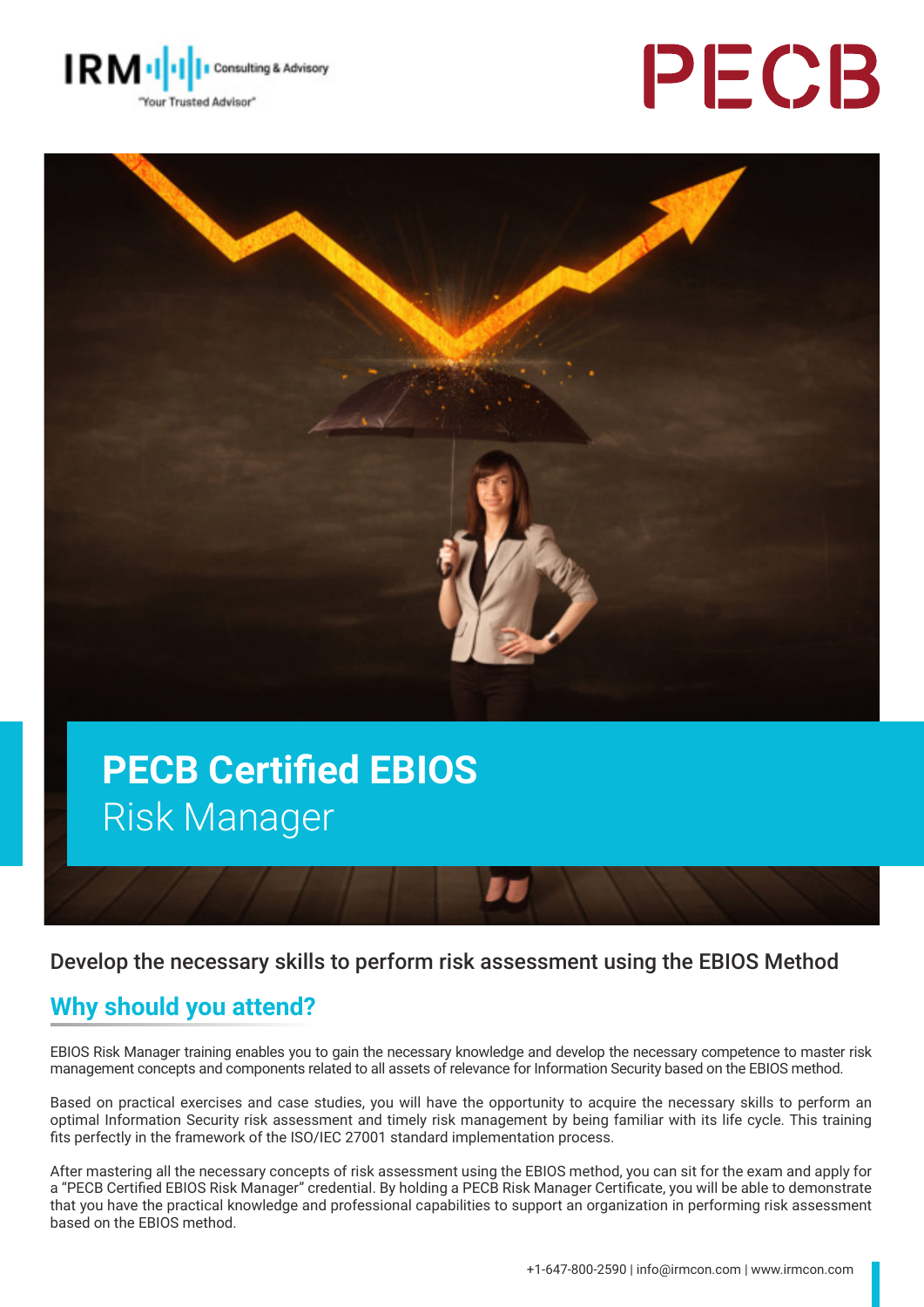

# **Who should attend?**

- $\blacktriangleright$  Individuals seeking to learn and understand the basic concepts of Risk Management
- $\blacktriangleright$  Individuals participating in risk assessment activities using the EBIOS method
- $\triangleright$  Managers seeking to understand the techniques for performing risk assessment based on the EBIOS method
- $\triangleright$  Managers seeking to master the techniques for analyzing and communicating the results of a risk assessment based on the EBIOS method

#### **Course agenda** Duration: 3 days

- **Day 1** Introduction to EBIOS risk assessment method
- **Day 2** Conducting risk assessment using the EBIOS method
- **Day 3** Workshop with case studies and Certification Exam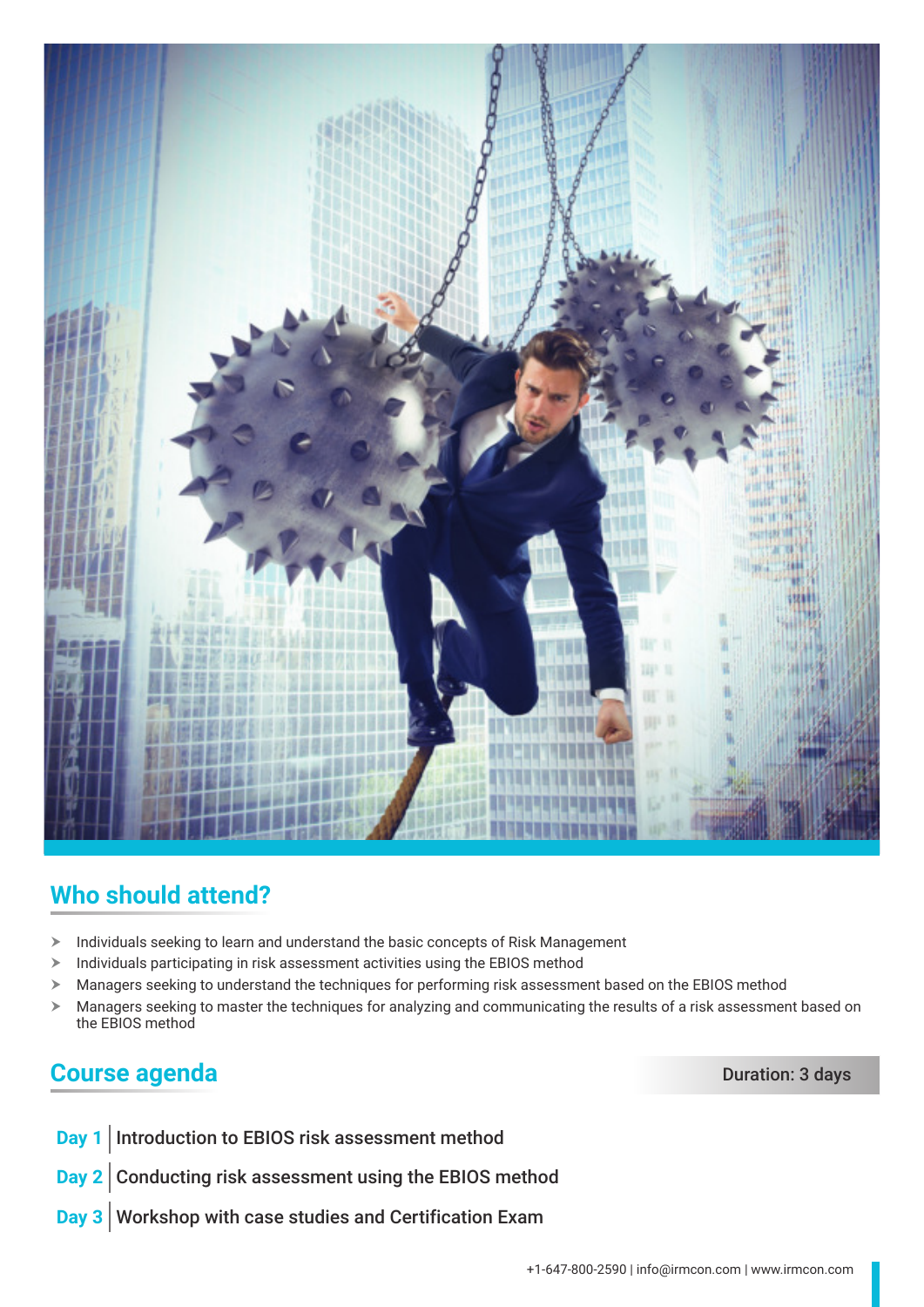

# **Learning objectives**

- $\triangleright$  Understand the concepts and basic principles of risk management associated with the use of the EBIOS method
- Understand the activities of the EBIOS method in order to follow the completion of studies (pilot, control, reframe) as a work master
- $\blacktriangleright$  Understand and explain the findings of an EBIOS study and its key deliverables
- $\triangleright$  Acquire the necessary skills to carry out an EBIOS study
- $\blacktriangleright$  Acquire the necessary skills to manage security risks of an organization's information systems
- $\triangleright$  Develop the necessary skills to analyze and communicate the results of an EBIOS study

#### **Examination** Duration: 2.5 hours

The "PECB Certified EBIOS Risk Manager" exam fully meets the requirements of the PECB Examination and Certification Programme (ECP). The exam covers the following competency domains:

#### **Domain 1** Fundamental principles and concepts of Information Security risk management process based on the EBIOS method

- **Domain 2** Information Security risk management framework based on the EBIOS method
- **Domain 3** Information Security risk assessment using the EBIOS method

For more information about exam details, please visit [Examination Rules and Policies](https://pecb.com/en/examination-rules-and-policies).